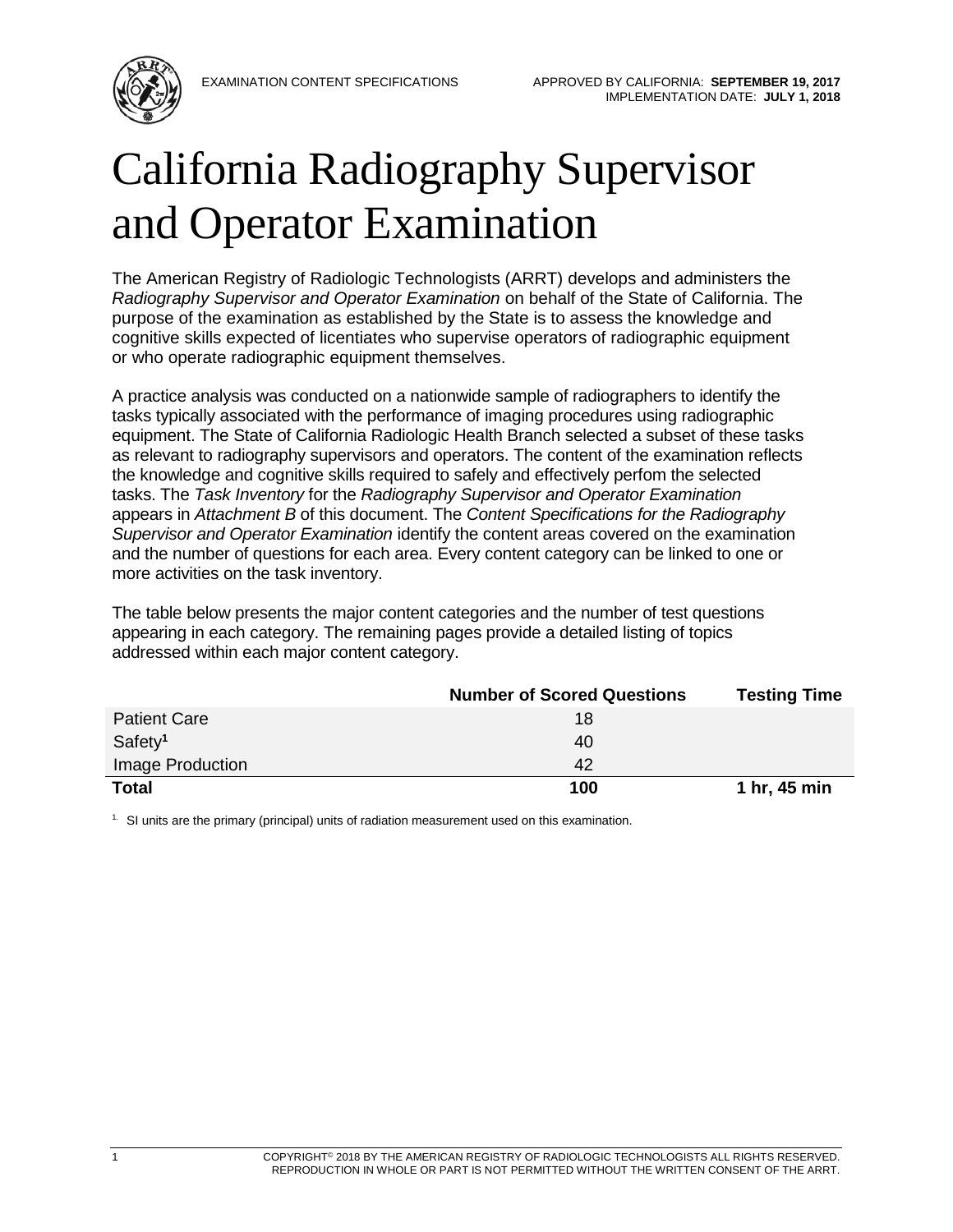

## **Patient Care**

#### **1. Patient Interactions and Management**

- A. Ethical and Legal Aspects
	- 1. patient's rights
		- a. informed consent (\*e.g., written, oral, implied)
		- b. confidentiality (HIPAA)
		- c. American Hospital Association (AHA) Patient Care Partnership (Patient's Bill of Rights)
			- 1. privacy
			- 2. extent of care (e.g., DNR)
			- 3. access to information
			- 4. living will, health care proxy, advanced directives
			- 5. research participation
	- 2. legal issues
		- a. verification (e.g., patient identification, compare order to clinical indication)
		- b. common terminology (e.g., battery, negligence, malpractice, beneficence)
		- c. legal doctrines (e.g., respondeat superior, res ipsa loquitur)
		- d. restraints versus immobilization
		- e. manipulation of electronic data (e.g., exposure indicator, processing algorithm, brightness and contrast, cropping or masking off anatomy)
	- 3. Professional Ethics
- B. Interpersonal Communication
	- 1. modes of communication
		- a. verbal/written
		- b. nonverbal (e.g., eye contact, touching)
	- 2. challenges in communication
		- a. interactions with others
			- 1. language barriers
			- 2. cultural and social factors
			- 3. physical or sensory impairments
			- 4. age
			- 5. emotional status, acceptance of condition
		- b. explanation of medical terms
		- c. strategies to improve understanding
	- 3. patient education (e.g., explanation of current procedure purpose, exam length)
- C. Physical Assistance and Monitoring
	- 1. patient transfer and movement
		- a. body mechanics (e.g., balance, alignment, movement)
		- b. patient transfer techniques
	- 2. assisting patients with medical equipment (e.g., oxygen delivery systems, urinary catheters)
	- 3. routine monitoring
		- a. vital signs
		- b. physical signs and symptoms (e.g., motor control, severity of injury)
		- c. fall prevention
		- d. documentation
- D. Medical Emergencies
	- 1. allergic reactions
	- (e.g., contrast media, latex) 2. cardiac or respiratory arrest
	- (e.g., CPR)
	- 3. physical injury or trauma
	- 4. other medical disorders (e.g., seizures, diabetic reactions)
- \* The abbreviation "e.g.," is used to indicate that examples are listed in parentheses, but that it is not a complete list of all possibilities.

(Patient Care continues on the following page.)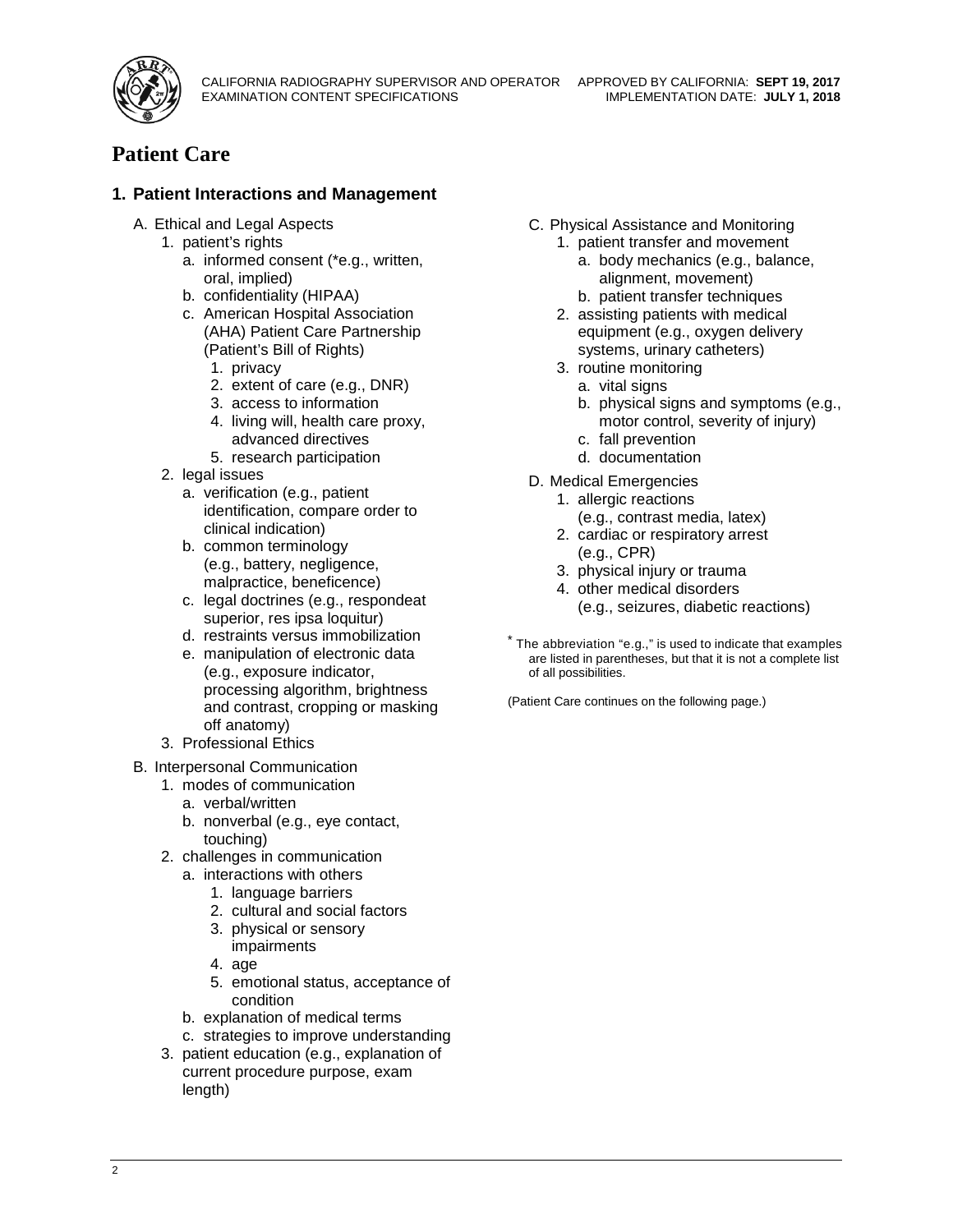

# **Patient Care (continued)**

- E. Infection Control
	- 1. cycle of infection
		- a. pathogen
		- b. reservoir
		- c. portal of exit
		- d. mode of transmission
			- 1. direct
				- a. droplet
				- b. direct contact
			- 2. indirect
				- a. airborne
				- b. vehicle borne–fomite
				- c. vector borne–mechanical or biological
		- e. portal of entry
		- f. susceptible host
	- 2. asepsis
		- a. equipment disinfection
		- b. equipment sterilization
		- c. medical aseptic technique
		- d. sterile technique
- 3. CDC Standard Precautions
	- a. hand hygiene
	- b. use of personal protective equipment (e.g., gloves, gowns, masks)
	- c. safe injection practices
	- d. safe handling of contaminated equipment/surfaces
	- e. disposal of contaminated materials 1. linens
		-
		- 2. needles
		- 3. patient supplies 4. blood and body fluids
- 4. transmission-based precautions
	- a. contact
	- b. droplet
	- c. airborne
- 5. additional precautions
	- a. neutropenic precautions (reverse isolation)
	- b. healthcare associated (nosocomial) infections
- F. Handling and Disposal of Toxic or Hazardous Material
	- 1. chemicals
	- 2. safety data sheet (e.g., material safety data sheets)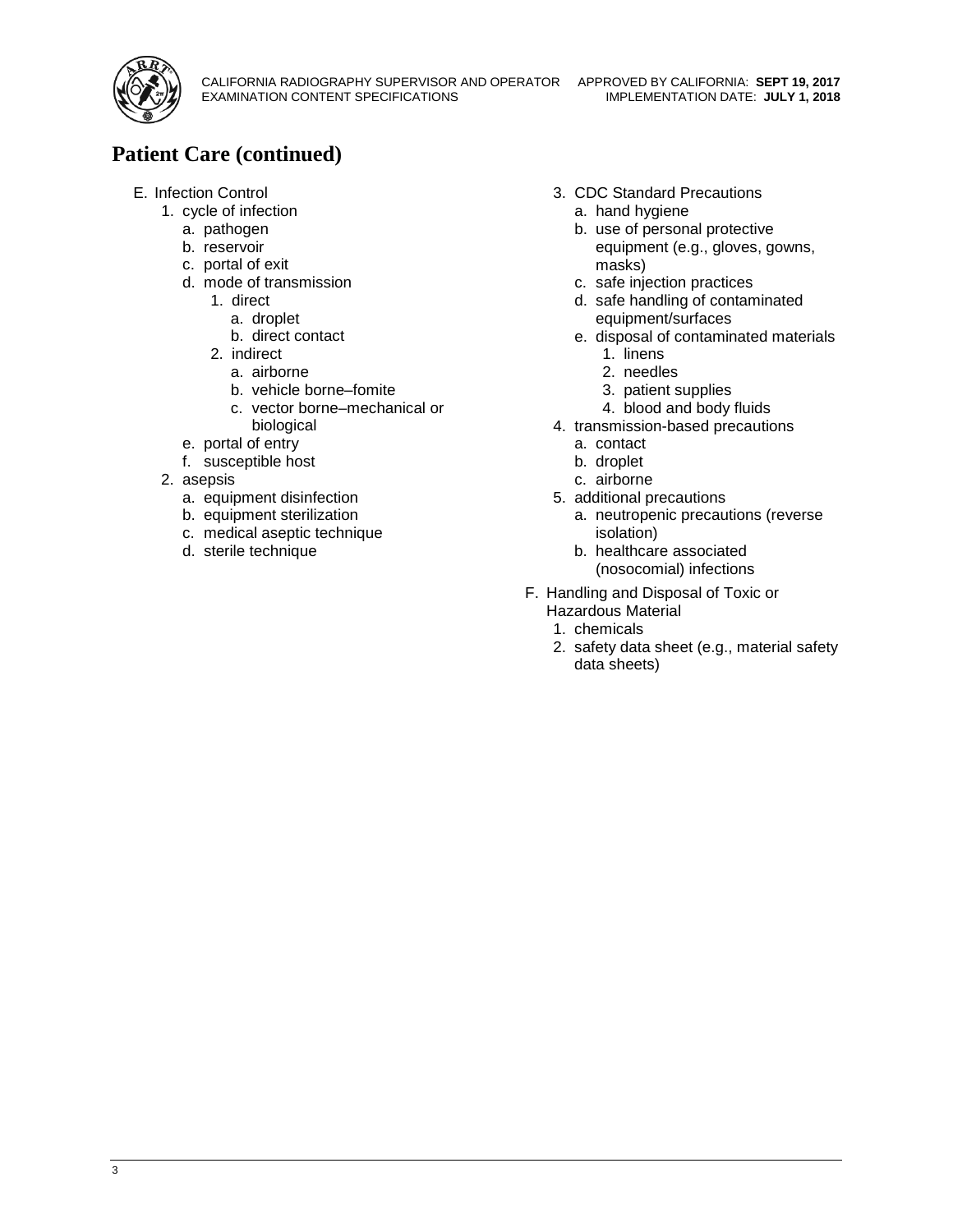

## **Safety**

#### **1. Radiation Physics and Radiobiology**

- A. Principles of Radiation Physics
	- 1. x-ray production
		- a. source of free electrons (e.g., thermionic emission)
		- b. acceleration of electrons
		- c. focusing of electrons
		- d. deceleration of electrons
	- 2. target interactions
		- a. bremsstrahlung
		- b. characteristic
	- 3. x-ray beam
		- a. frequency and wavelength
		- b. beam characteristics
			- 1. quality
			- 2. quantity
			- 3. primary versus remnant (exit)
		- c. inverse square law d. fundamental properties (e.g., travel in straight lines,
		- ionize matter)
	- 4. photon interactions with matter
		- a. Compton effect
		- b. photoelectric absorption
		- c. coherent (classical) scatter
		- d. attenuation by various tissues
			- 1. thickness of body part
			- 2. type of tissue (atomic number)
- B. Biological Aspects of Radiation
	- 1. SI units of measurement
		- a. absorbed dose
		- b. dose equivalent
		- c. exposure
	- d. effective dose
	- 2. radiosensitivity
		- a. dose-response relationships
		- b. relative tissue radiosensitivities (e.g., LET, RBE)
		- c. cell survival and recovery (LD50)
		- d. oxygen effect
	- 3. somatic effects
		- a. short-term versus long-term effects
		- b. acute versus chronic effects
		- c. carcinogenesis
		- d. organ and tissue response (e.g., eye, thyroid, breast, bone marrow, skin, gonadal)
	- 4. acute radiation syndromes
		- a. hemopoietic
		- b. gastrointestinal (GI)
		- c. central nervous system (CNS)
	- 5. embryonic and fetal risks
	- 6. genetic impact
		- a. genetically significant dose
		- b. goals of gonadal shielding

(Safety continues on the following page.)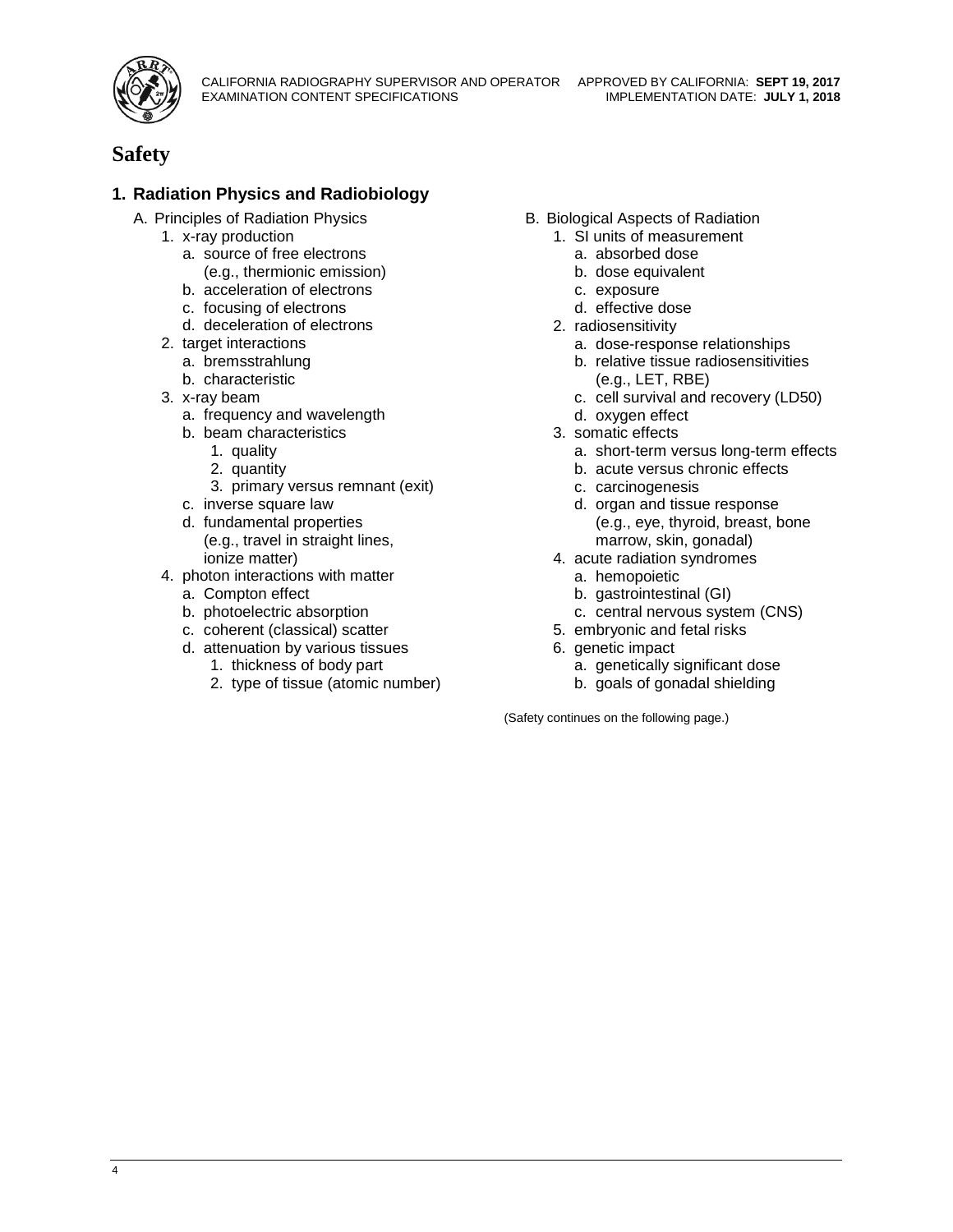

## **Safety (continued)**

#### **2. Radiation Protection**

- A. Minimizing Patient Exposure
	- 1. exposure factors
		- a. kVp
		- b. mAs
	- 2. shielding
		- a. rationale for use
		- b. types
		- c. placement
	- 3. beam restriction
		- a. purpose of primary beam restriction
		- b. types (e.g., collimators)
	- 4. filtration
		- a. effect on skin and organ exposure
		- b. effect on average beam energy
		- c. NCRP recommendations (NCRP #102, minimum filtration in useful beam)
	- 5. patient considerations
		- a. positioning
		- b. communication
		- c. pediatric
		- d. morbid obesity
	- 6. radiographic dose documentation
	- 7. image receptors
	- 8. dose area product (DAP) meter
- B. Personnel Protection (ALARA)\*
	- 1. sources of radiation exposure
		- a. primary x-ray beam
		- b. secondary radiation
			- 1. scatter
			- 2. leakage
		- c. patient as source
	- 2. basic methods of protection
		- a. time
		- b. distance
		- c. shielding
	- 3. protective devices
		- a. types
		- b. attenuation properties
		- c. minimum lead equivalent (NCRP #102)
	- 4. radiation exposure and monitoring
		- a. dosimeters
			- 1. types
			- 2. proper use
		- b. NCRP recommendations for personnel monitoring (NCRP #116)
			- 1. occupational exposure
			- 2. public exposure
			- 3. embryo/fetus exposure
			- 4. dose equivalent limits
			- 5. evaluation and maintenance of personnel dosimetry records

\* Note: Although it is the responsibility of the individual with this permit to apply radiation protection principles to minimize bioeffects for both patients and personnel, the ALARA concept is specific to personnel protection and is listed only for that section.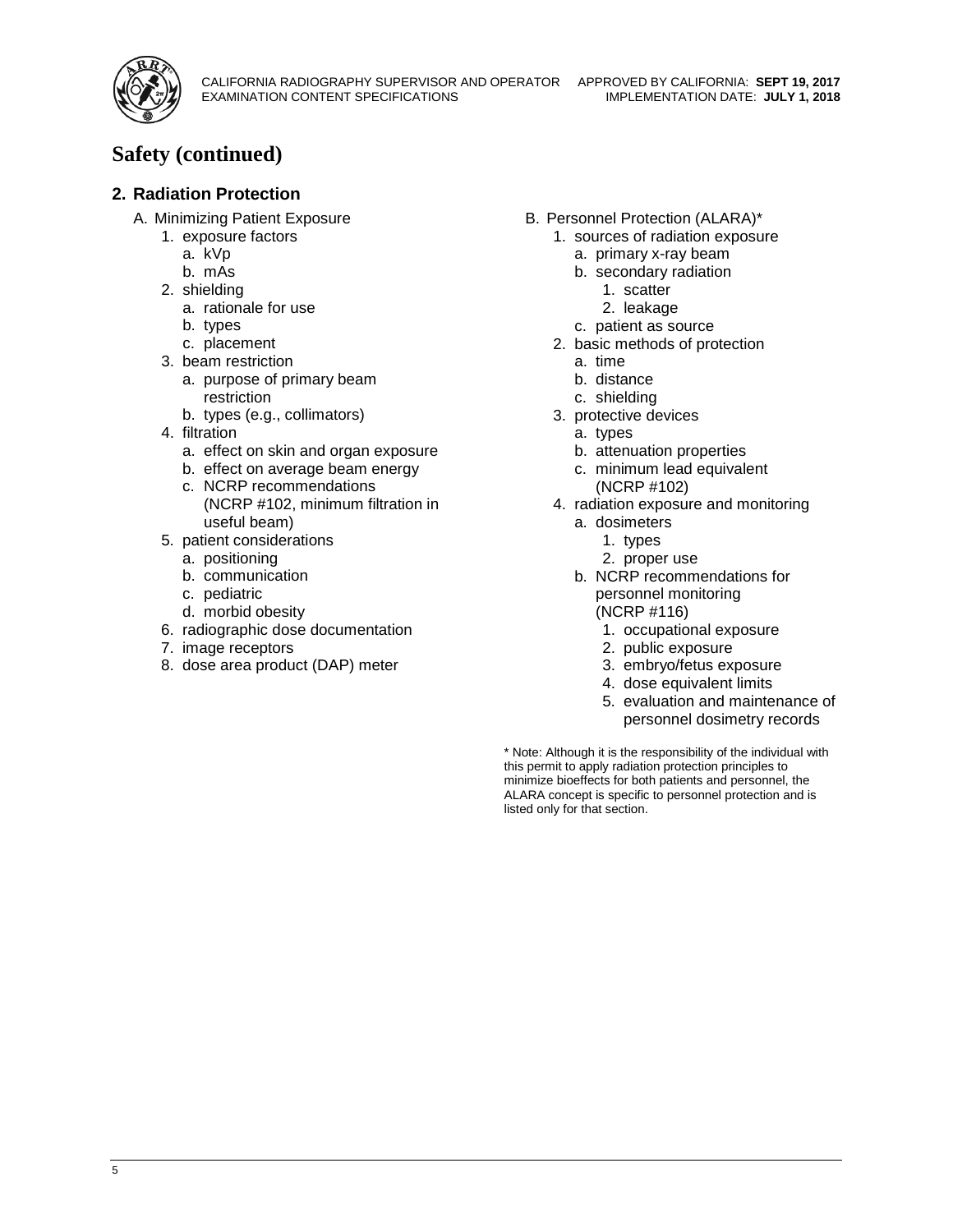

## **Image Production**

#### **1. Image Acquisition and Technical Evaluation**

A. Selection of Technical Factors Affecting Radiographic Quality Refer to *Attachment A* to clarify terms that may occur on the exam. (X indicates topics covered on the examination.)

|                                    | 1.<br><b>Receptor</b><br><b>Exposure</b> | 2.<br><b>Contrast</b> | 3.<br><b>Spatial</b><br><b>Resolution</b> | <b>Distortion</b> |
|------------------------------------|------------------------------------------|-----------------------|-------------------------------------------|-------------------|
| a. mAs                             | Χ                                        |                       |                                           |                   |
| b. kVp                             | X                                        | X                     |                                           |                   |
| c. OID                             |                                          | X (air gap)           | X                                         | X                 |
| d. SID                             | X                                        |                       | X                                         | Х                 |
| e. focal spot size                 |                                          |                       | Χ                                         |                   |
| f. tube filtration                 | Χ                                        | X                     |                                           |                   |
| g. beam restriction                | X                                        | X                     |                                           |                   |
| h. motion                          |                                          |                       | Χ                                         |                   |
| anode heel effect<br>L.            | X                                        |                       |                                           |                   |
| patient factors (size, pathology)  | X                                        | X                     | X                                         | X                 |
| k. angle (tube, part, or receptor) |                                          |                       | Χ                                         | Χ                 |

- B. Technique Charts
	- 1. anatomically programmed technique
	- 2. caliper measurement
	- 3. fixed versus variable kVp
	- 4. special considerations
		- a. pathologic factors
		- b. age (e.g., pediatric, geriatric)
		- c. body mass index (BMI)
- C. Digital Imaging Characteristics
	- 1. spatial resolution (equipment related)
		- a. pixel characteristics (e.g., size, pitch)
		- b. detector element (DEL) (e.g., size, pitch, fill factor)
		- c. matrix size
		- d. sampling frequency
- 2. contrast resolution (equipment related)
	- a. bit depth
	- b. modulation transfer function (MTF)
	- c. detective quantum efficiency (DQE)
- 3. image signal (exposure related)
	- a. dynamic range
	- b. quantum noise (quantum mottle)
	- c. signal to noise ratio (SNR)
	- d. contrast to noise ratio (CNR)
- D. Image Identification
	- 1. methods (e.g., radiographic, electronic)
	- 2. legal considerations (e.g., patient data, examination data)

(Image Production continues on the following page.)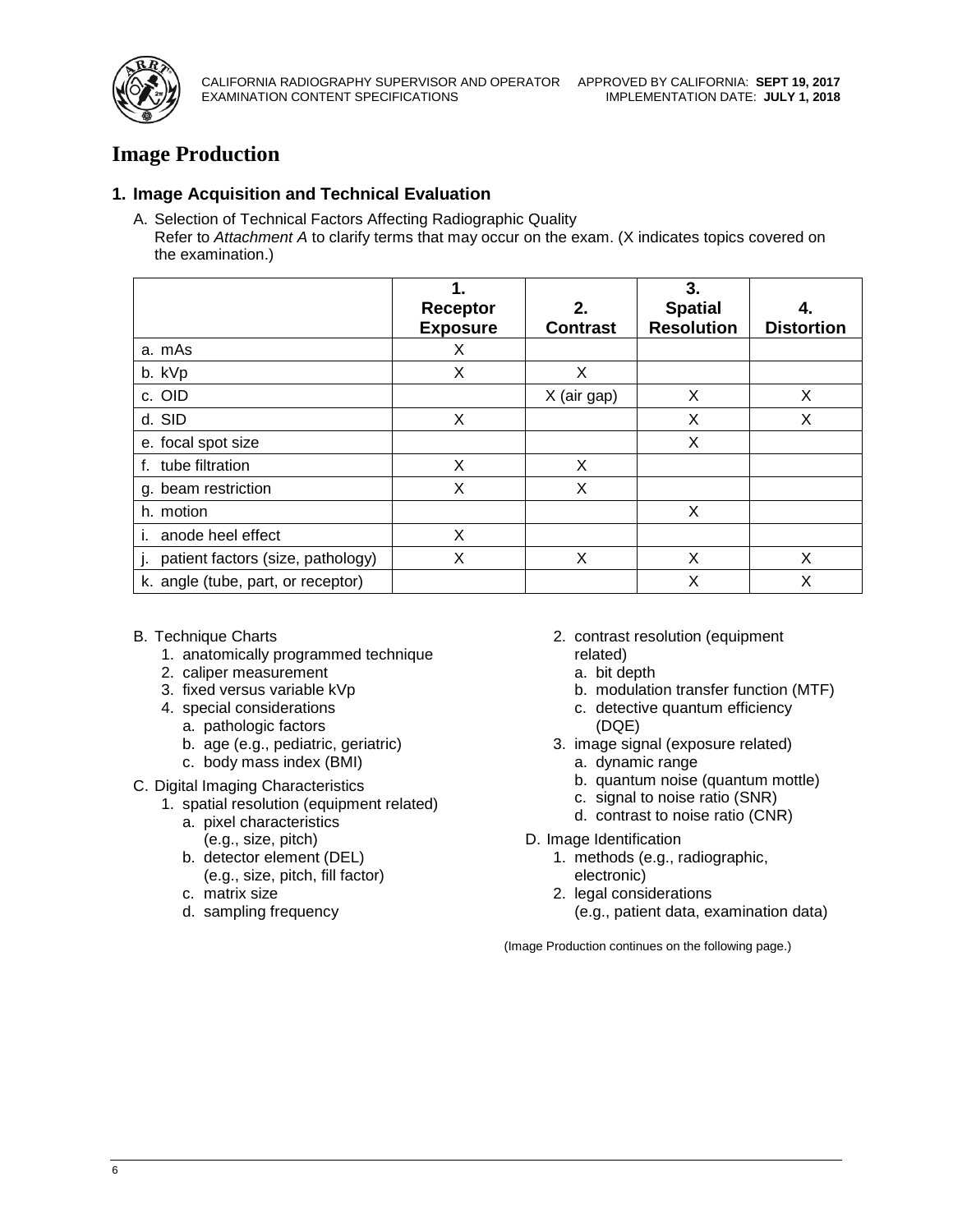

### **Image Production (continued)**

#### **2. Equipment Operation and Quality Assurance**

- A. Imaging Equipment
	- 1. components of radiographic unit (fixed or mobile)
		- a. operating console
		- b. x-ray tube construction
			- 1. electron source
			- 2. target materials
			- 3. induction motor
		- c. manual exposure controls
		- d. beam restriction
	- 2. x-ray generator, transformers and rectification system
		- a. basic principles
		- b. tube loading
	- 3. components of digital imaging
		- a. CR components
			- 1. plate (e.g., photo-stimulable phosphor [PSP])
			- 2. plate reader
		- b. DR image receptors
			- 1. flat panel
			- 2. charge coupled device (CCD)
			- 3. complementary metal oxide
			- semiconductor (CMOS)
- B. Image Processing and Display
	- 1. raw data (pre-processing)
		- a. analog-to-digital converter (ADC)
		- b. quantization
		- c. corrections (e.g., rescaling, flat fielding, dead pixel correction)
		- d. histogram
	- 2. corrected data for processing
		- a. grayscale
		- b. edge enhancement
		- c. equalization
		- d. smoothing
	- 3. data for display
		- a. values of interest (VOI)
		- b. look-up table (LUT)
	- 4. post-processing
		- a. brightness
		- b. contrast
		- c. region of interest (ROI)
		- d. electronic cropping or masking
		- e. stitching
	- 5. display monitors
		- a. viewing conditions (e.g., viewing angle, ambient lighting)
		- b. spatial resolution (e.g., pixel size, pixel pitch)
		- c. brightness and contrast
	- 6. imaging informatics
		- a. DICOM
		- b. PACS
		- c. RIS (modality work list)
		- d. HIS
		- e. EMR or EHR

(Image Production continues on the following page.)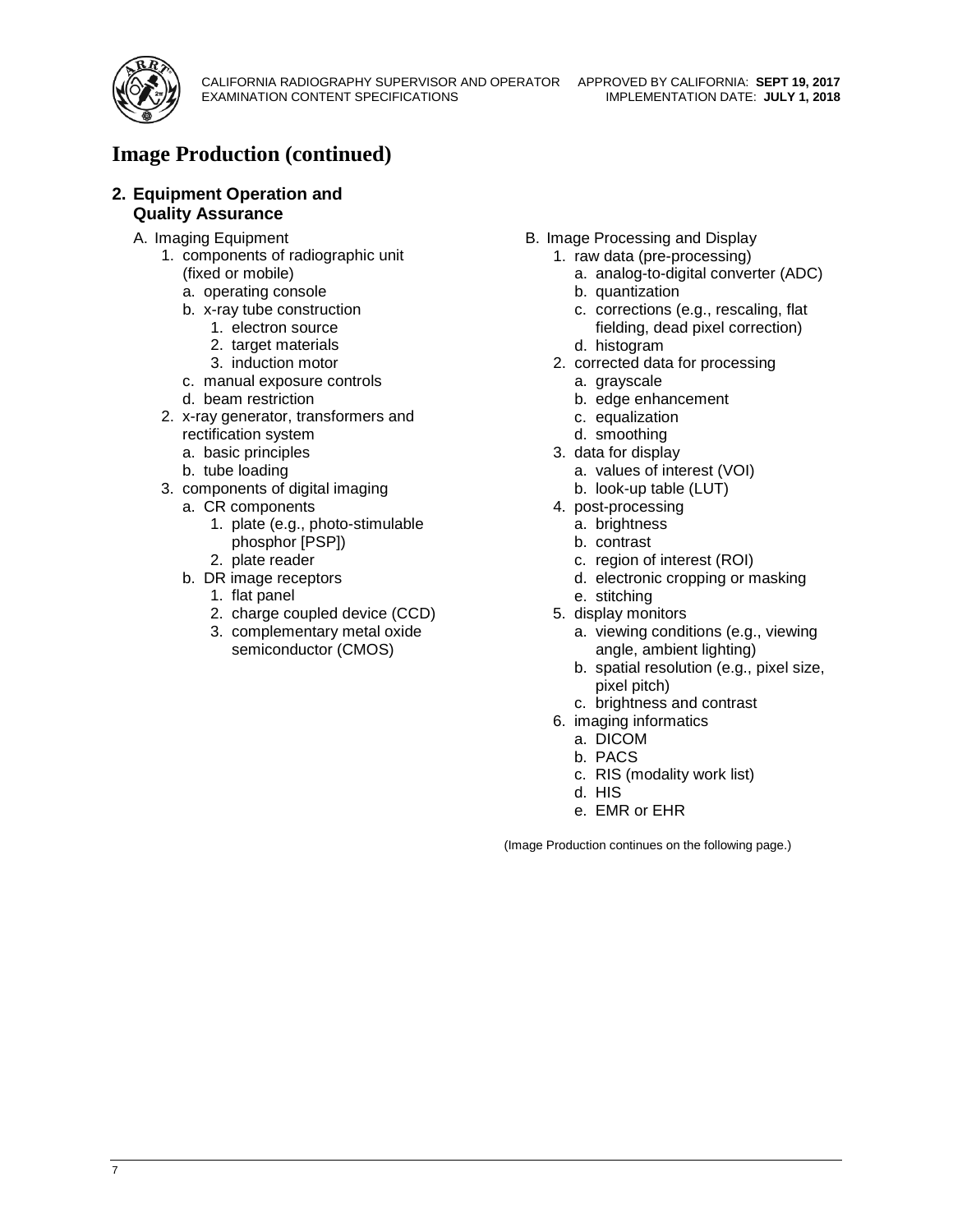



**Image Production (continued)**

- C. Criteria for Image Evaluation of Technical Factors
	- 1. exposure indicator
	- 2. quantum noise (quantum mottle)
	- 3. gross exposure error (e.g., loss of contrast, saturation)
	- 4. contrast
	- 5. spatial resolution
	- 6. distortion (e.g., size, shape)
	- 7. identification markers (e.g., anatomical side, patient, date)
	- 8. image artifacts
	- 9. radiation fog
- D. Quality Control of Imaging Equipment and Accessories
	- 1. beam restriction a. light field to radiation field
		- alignment b. central ray alignment
	- 2. recognition and reporting of malfunctions
	- 3. digital imaging receptor systems a. maintenance (e.g., detector
		- calibration, plate reader calibration)
		- b. QC tests (e.g., erasure thoroughness, plate uniformity, spatial resolution)
		- c. display monitor quality assurance (e.g., grayscale standard display function, luminance)
	- 4. shielding accessories (e.g., lead apron, glove testing)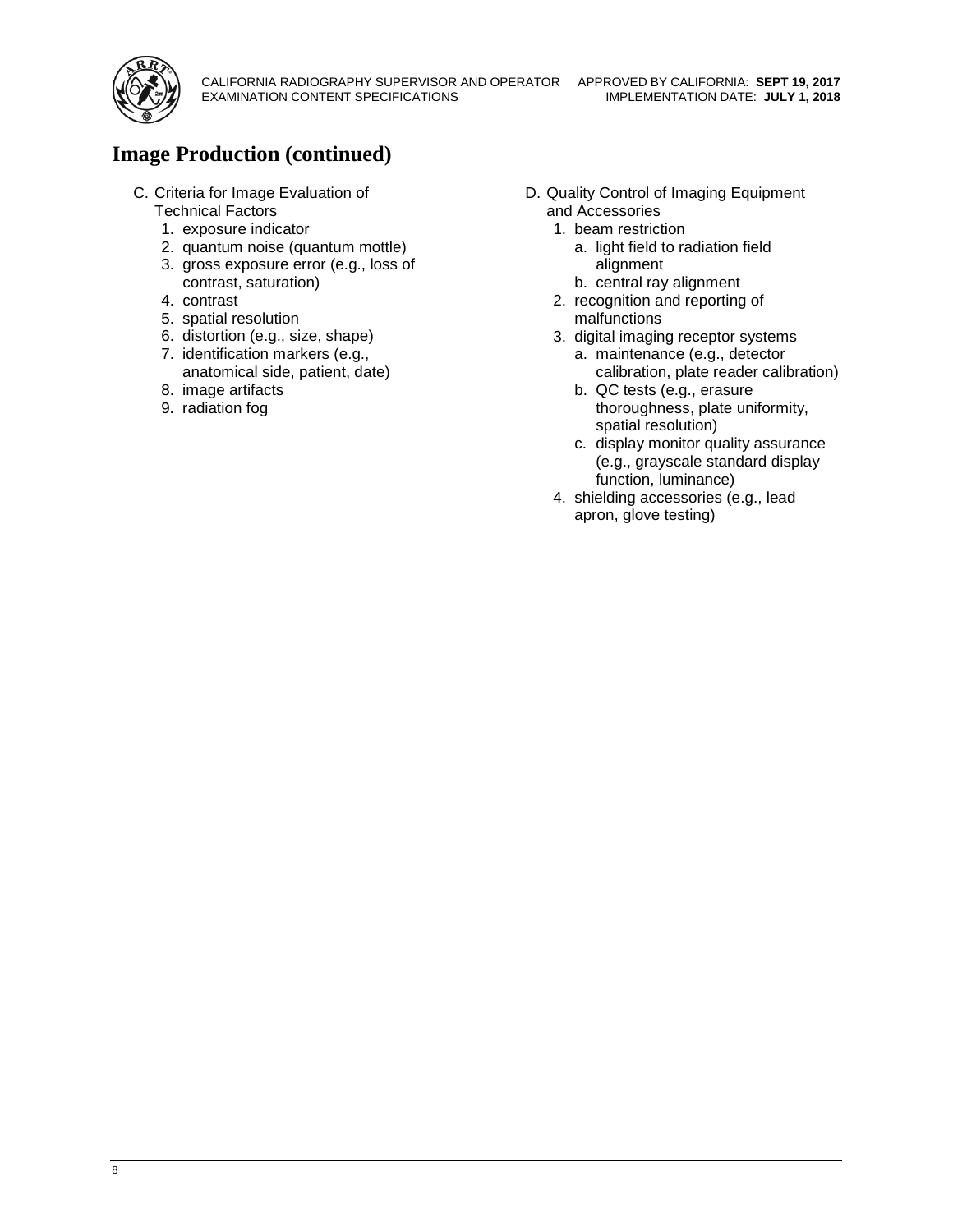

### **Attachment A ARRT Standard Definitions**

| Digital Radiography       | Digital Radiography includes both computed radiography and direct radiography.                                                                                                                                                                                                                                                                                                 |
|---------------------------|--------------------------------------------------------------------------------------------------------------------------------------------------------------------------------------------------------------------------------------------------------------------------------------------------------------------------------------------------------------------------------|
|                           | <b>Computed Radiography (CR)</b> systems use storage phosphors to temporarily store energy<br>representing the image signal. The phosphor then undergoes a process to extract the<br>latent image.                                                                                                                                                                             |
|                           | <b>Direct Radiography (DR)</b> systems have detectors that directly capture and readout an<br>electronic image signal.                                                                                                                                                                                                                                                         |
| <b>Spatial Resolution</b> | The sharpness of the structural edges recorded in the image.                                                                                                                                                                                                                                                                                                                   |
| <b>Receptor Exposure</b>  | The amount of radiation striking the image receptor.                                                                                                                                                                                                                                                                                                                           |
| <b>Brightness</b>         | Brightness is the measurement of the luminance of an area in a radiographic image<br>displayed on a monitor. It is calibrated in units of candela (cd) per square meter.                                                                                                                                                                                                       |
| Contrast                  | Contrast is the visible difference between any two selected areas of brightness levels<br>within the displayed radiographic image. It is determined primarily by the processing<br>algorithm (mathematical codes used by the software to provide the desired image<br>appearance). The default algorithm determines the initial processing codes applied to the<br>image data. |
|                           | Grayscale refers to the number of brightness levels (or gray shades) visible on an image<br>and is linked to the bit depth of the system.                                                                                                                                                                                                                                      |
|                           | Long Scale is the term used when slight differences between gray shades are present<br>(low contrast) but the total number of gray shades is great.                                                                                                                                                                                                                            |
|                           | Short Scale is the term used when considerable or major differences between gray<br>shades are present (high contrast) but the total number of gray shades is small.                                                                                                                                                                                                           |
| Dynamic Range             | The range of exposures that may be captured by a detector.                                                                                                                                                                                                                                                                                                                     |
| <b>Receptor Contrast</b>  | The fixed characteristic of the receptor. Most digital receptors have an essentially linear<br>response to exposure. This is impacted by contrast resolution (the smallest exposure<br>change or signal difference that can be detected). Ultimately, contrast resolution is limited<br>by the quantization (number of bits per pixel) of the analog-to-digital convertor.     |
| <b>Exposure Latitude</b>  | The range of exposures which produces quality images at appropriate patient dose.                                                                                                                                                                                                                                                                                              |
| <b>Subject Contrast</b>   | The magnitude of the signal difference in the remnant beam as a result of the different<br>absorption characteristics of the tissues and structures making up that part.                                                                                                                                                                                                       |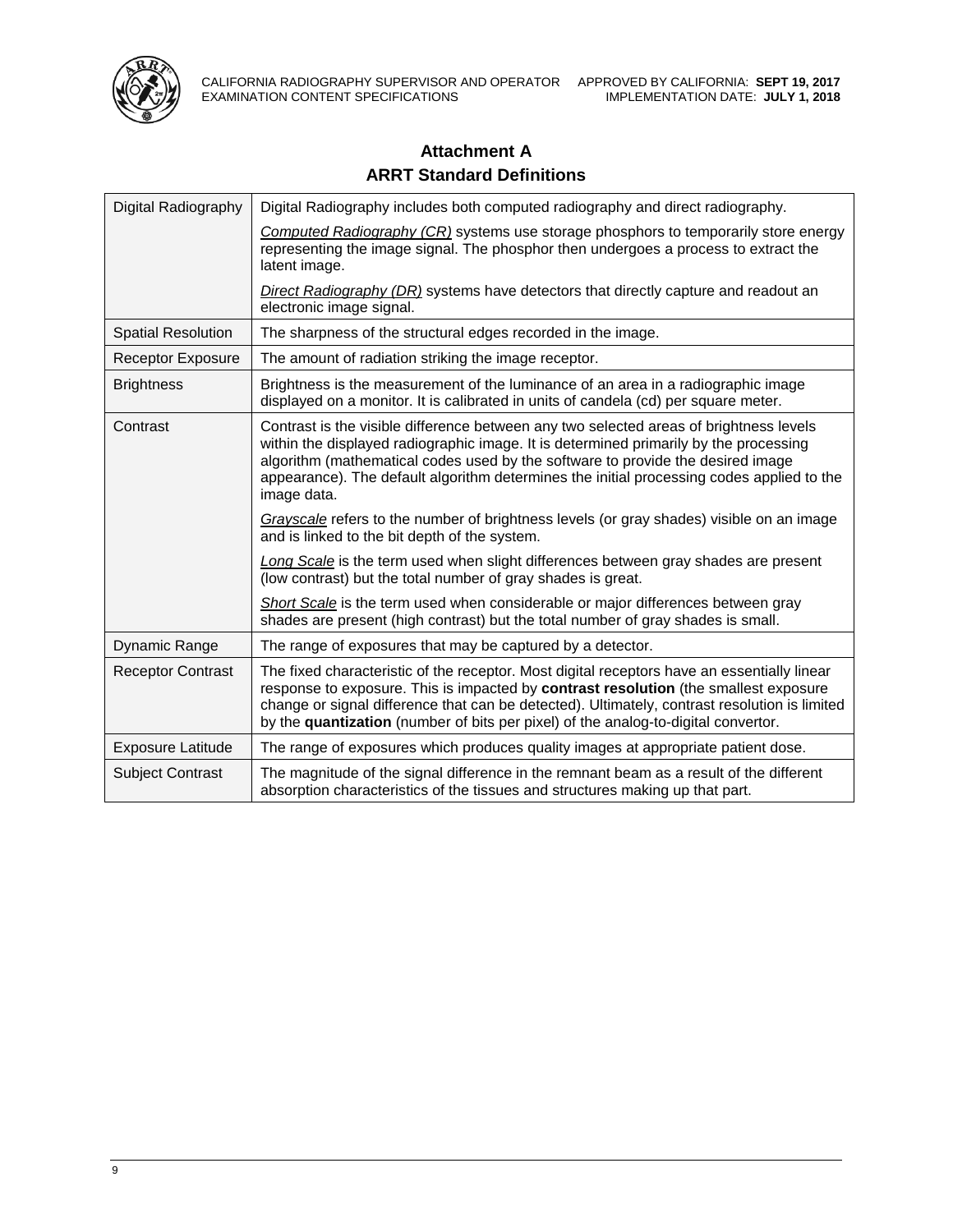

 $\overline{\phantom{0}}$ 

#### **Attachment B**

#### **Task Inventory for the California Radiography Supervisor and Operator Examination**

| <b>Activity</b> |                                                                                                                                                              | <b>Content Categories</b><br>Legend: PC = Patient Care,<br>$S =$ Safety, IP = Image Production |
|-----------------|--------------------------------------------------------------------------------------------------------------------------------------------------------------|------------------------------------------------------------------------------------------------|
| 1.              | Confirm patient's identity.                                                                                                                                  | PC.1.A.2.A., PC.1.B., IP.1.D.                                                                  |
| 2.              | Evaluate patient's ability to understand and comply with<br>requirements for the requested examination.                                                      | PC.1.B.                                                                                        |
| 3.              | Obtain pertinent medical history.                                                                                                                            | PC.1.A.2.A., PC.1.B.                                                                           |
| 4.              | Manage complex interpersonal interactions within the workplace in<br>an effective manner.                                                                    | PC.1.B.2.                                                                                      |
| 5.              | Review imaging examination request to verify accuracy and<br>completeness of information (e.g., patient history, clinical diagnosis,<br>physician's orders). | PC.1.A.2.A.                                                                                    |
| 6.              | Respond as appropriate to imaging study inquiries from patients.                                                                                             | PC.1.B.                                                                                        |
| 7.              | Assume responsibility for medical equipment attached to<br>patients (e.g., IVs, oxygen) during the imaging procedures.                                       | PC.1.C.2.                                                                                      |
| 8.              | Follow environmental protection standards for handling and disposing<br>of bio-hazardous materials (e.g., sharps, blood, and body fluids).                   | PC.1.E.3.E.                                                                                    |
| 9.              | Provide for patient safety, comfort, and modesty.                                                                                                            | PC.1.A., PC.1.C.                                                                               |
| 10.             | Notify appropriate personnel of adverse events or incidents (e.g.,<br>patient fall, wrong patient imaged).                                                   | PC.1.A.2.A., PC.1.C.3.,<br>IP.1.D.                                                             |
| 11.             | Communicate scheduling delays to waiting patients.                                                                                                           | PC.1.B.                                                                                        |
| 12.             | Demonstrate and promote professional and ethical behavior.                                                                                                   | PC.1.A., PC.1.B.                                                                               |
| 13.             | Verify informed consent as necessary.                                                                                                                        | PC.1.A.1.A., PC.1.B.                                                                           |
| 14.             | Communicate relevant information to others (e.g., M.D.s, RNs, other<br>radiology personnel).                                                                 | PC.1.A., PC.1.B.,<br>PC.1.C.3.D.                                                               |
| 15.             | Explain procedure instructions to patient or patient's family.                                                                                               | PC.1.B.3.                                                                                      |
| 16.             | <b>Practice Standard Precautions.</b>                                                                                                                        | PC.1.E.3.                                                                                      |
| 17.             | Follow appropriate procedures when caring for patients with<br>communicable diseases.                                                                        | PC.1.E.3., PC.1.E.4.,<br>PC.1.E.5.                                                             |
| 18.             | Use immobilization devices, as needed, to prevent patient movement<br>and/or ensure patient safety.                                                          | PC.1.A.2.D.                                                                                    |
| 19.             | Use proper body mechanics when assisting a patient.                                                                                                          | PC.1.C.1.A.                                                                                    |
|                 | 20. Use patient transfer devices when needed.                                                                                                                | PC.1.C.1.B.                                                                                    |
| 21.             | Use sterile or aseptic technique when indicated.                                                                                                             | PC.1.E.2.                                                                                      |
| 22.             | Follow environmental protection standards for handling hazardous<br>materials.                                                                               | PC.1.F.                                                                                        |
| 23.             | Obtain vital signs.                                                                                                                                          | PC.1.C.3.A.                                                                                    |
| 24.             | Recognize and communicate the need for prompt medical attention.                                                                                             | PC.1.C.3., PC.1.D.                                                                             |
| 25.             | Administer emergency care.                                                                                                                                   | PC.1.C.2., PC.1.C.3., PC.1.D.                                                                  |
| 26.             | Explain post-procedural instructions to patient or patient's family.                                                                                         | PC.1.B.3.                                                                                      |
| 27.             | Maintain confidentiality of patient information.                                                                                                             | PC.1.A.1.B., PC.1.A.3.                                                                         |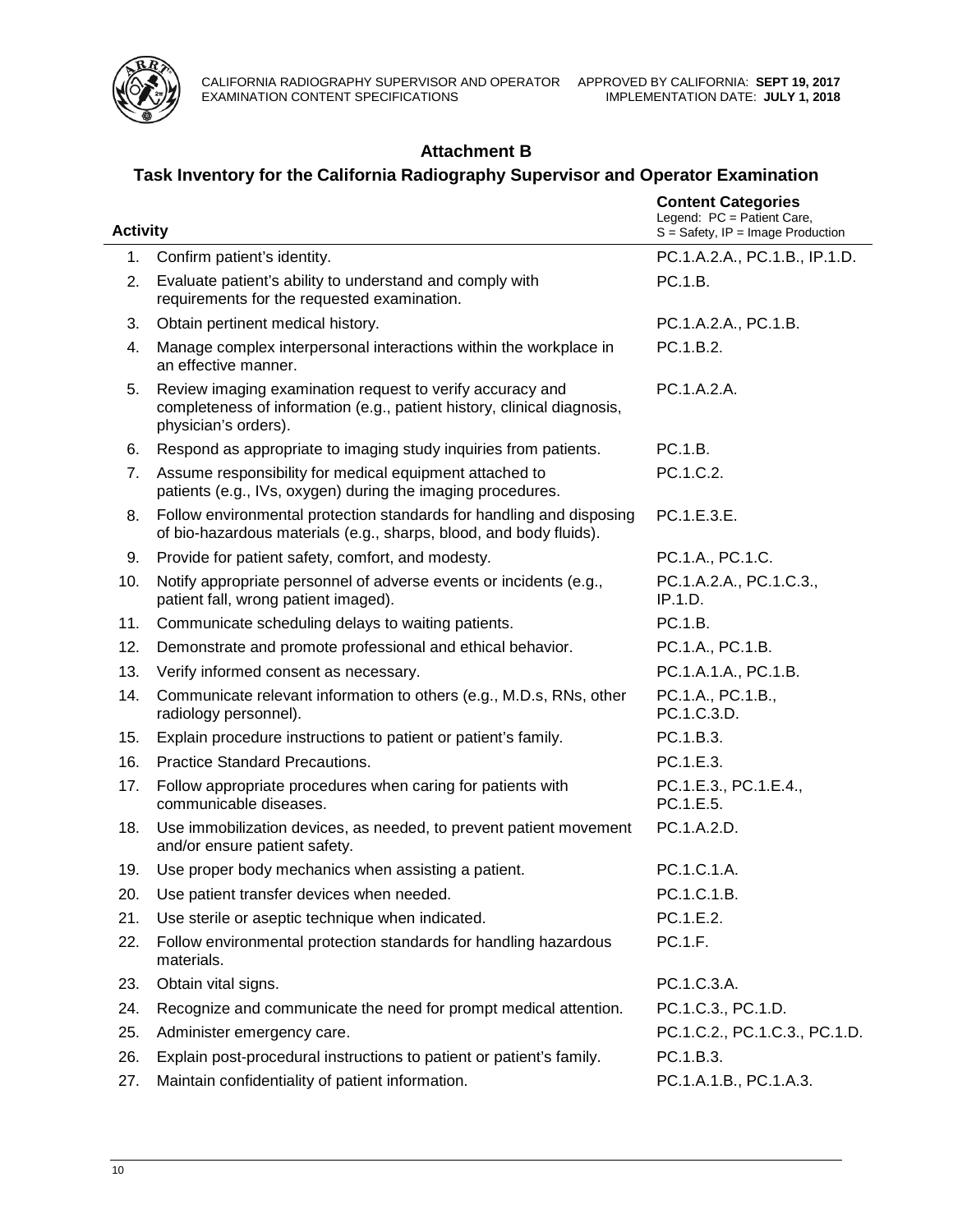

 $\overline{\phantom{0}}$ 

| <b>Activity</b> |                                                                                                                                                                                                                                                                                                                                                                            | <b>Content Categories</b><br>Legend: PC = Patient Care,<br>$S =$ Safety, IP = Image Production |
|-----------------|----------------------------------------------------------------------------------------------------------------------------------------------------------------------------------------------------------------------------------------------------------------------------------------------------------------------------------------------------------------------------|------------------------------------------------------------------------------------------------|
| 28.             | Clean, disinfect, or sterilize facilities and equipment, and dispose of<br>contaminated items in preparation for next examination.                                                                                                                                                                                                                                         | PC.1.E.2., PC.1.E.3.                                                                           |
| 29.             | Document required information on patient's medical record<br>(e.g., imaging procedure documentation, images).<br>a. On paper<br>b. Electronically                                                                                                                                                                                                                          | PC.1.B.1.A., PC.1.C.3.D.,<br>IP.1.D., IP.2.B.6.                                                |
| 30.             | Evaluate the need for and use of protective shielding.                                                                                                                                                                                                                                                                                                                     | S.2.A.2., S.2.B.3.                                                                             |
| 31.             | Take appropriate precautions to minimize radiation exposure to the<br>patient.                                                                                                                                                                                                                                                                                             | S.2.A.                                                                                         |
| 32.             | Question female patient of child-bearing age about date of last<br>menstrual period or possible pregnancy and take appropriate action<br>(e.g., document response, contact physician).                                                                                                                                                                                     | PC.1.B., S.1.B.5., S.1.B.6.                                                                    |
| 33.             | Restrict beam to the anatomical area of interest.                                                                                                                                                                                                                                                                                                                          | S.2.A.3., IP.1.A.1.G.,<br>IP.1.A.2.G.                                                          |
| 34.             | Set technical factors to produce diagnostic images and adhere to<br>ALARA.                                                                                                                                                                                                                                                                                                 | S.2.A., IP.1.A., IP.1.B.                                                                       |
| 35.             | Document radiographic procedure dose.                                                                                                                                                                                                                                                                                                                                      | S.2.A.6., IP.2.B.6.E.                                                                          |
| 36.             | Prevent all unnecessary persons from remaining in area during x-ray<br>exposure.                                                                                                                                                                                                                                                                                           | S.2.B.4.B.                                                                                     |
| 37.             | Take appropriate precautions to minimize occupational radiation<br>exposure.                                                                                                                                                                                                                                                                                               | S.2.B.                                                                                         |
| 38.             | Advocate radiation safety and protection.                                                                                                                                                                                                                                                                                                                                  | S.1.B., S.2.A., S.2.B.4.B.                                                                     |
| 39.             | Describe the potential risk of radiation exposure when asked.                                                                                                                                                                                                                                                                                                              | PC.1.B.3., S.1.B.                                                                              |
| 40.             | Wear a personnel monitoring device while on duty.                                                                                                                                                                                                                                                                                                                          | S.2.B.4.A.                                                                                     |
| 41.             | Evaluate individual occupational exposure reports to determine if<br>values for the reporting period are within established limits.                                                                                                                                                                                                                                        | S.2.B.4.B.                                                                                     |
| 42.             | Determine appropriate exposure factors using the following:<br>a. Fixed kVp technique chart<br>b. Variable kVp technique chart<br>c. Calipers (to determine patient thickness for exposure)<br>d. Anatomically programmed technique*                                                                                                                                       | IP.1.A., IP.1.B.                                                                               |
| 43.             | Select radiographic exposure factors.<br>a. Automatic Exposure Control (AEC)*<br>b. kVp and mAs (manual)                                                                                                                                                                                                                                                                   | IP.1.A., IP.1.B., IP.1.C.                                                                      |
| 44.             | Operate radiographic unit and accessories including:<br>a. Fixed unit<br>b. Mobile unit (portable)                                                                                                                                                                                                                                                                         | IP.2.A.1., IP.2.A.2., IP.2.A.3.                                                                |
| 45.             | Operate electronic imaging and record keeping devices including:<br>a. Computed radiography (CR) with photostimulable storage<br>phosphor (PSP) plates<br>b. Direct radiography (DR)<br>c. Picture archiving and communication system (PACS)<br>d. Hospital information system (HIS)<br>e. Radiology information system (RIS)<br>f. Electronic medical record (EMR) system | IP.2.A.3., IP.2.B.                                                                             |

\* Applies to specific modules